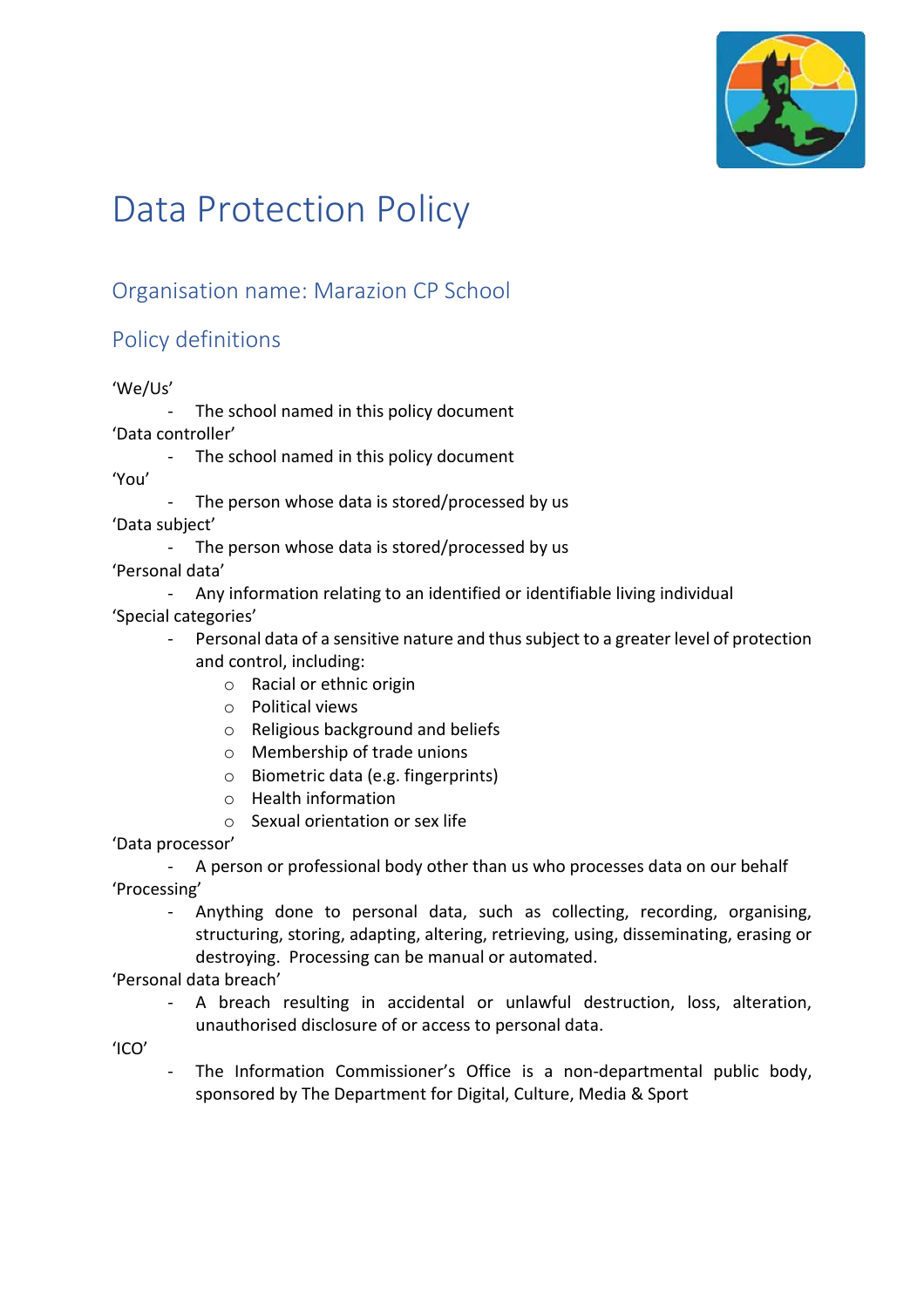

### Policy overview

This policy applies to all personal data (both physical and electronic) processed by us and is designed to ensure that all usage is fair and legal in line with the Data Protection Act 2018 (DPA 2018) and General Data Protection Regulation (GDPR). We have based this document on guidance published by The Information Commissioner's Office (ICO) and their [code of](https://ico.org.uk/media/for-organisations/documents/2259722/subject-access-code-of-practice.pdf)  [practice for subject access requests.](https://ico.org.uk/media/for-organisations/documents/2259722/subject-access-code-of-practice.pdf) 1

## Data Controller

We process personal data relating to pupils, parents/carers, job applicants, staff, our governing body, visitors and are therefore defined as a Data Controller.

As a Data Controller, we are registered with the ICO for the purposes of processing personal data.

# Roles and responsibilities

This policy applies to all staff, external organisations and other individuals engaged to work on our behalf. Failure to follow this policy in full may result in disciplinary action.

### Board of Governors

 $\overline{a}$ 

The Board of Governors has overall responsibility to ensure that we are compliant with all relevant obligations with regard to data protection and GDPR.

### Data Protection Officer (DPO)

The DPO is the first point of contact for data-protection-related issues from the ICO. The DPO is responsible for overseeing the implementation of this policy, monitors compliance with data protection laws and is responsible for developing and publishing related policies and guidelines.

The DPO will provide an annual report to the Board of Governors containing related activities, together with a report of any recommendations relating to data protection issues.

Full details of the DPO's responsibilities are set out in the role description. Our DPO is Glyn Pascoe and is contactable via [dpo@ict4.co.uk.](mailto:dpo@ict4.co.uk)

<sup>1</sup> https://ico.org.uk/media/for-organisations/documents/2259722/subject-access-code-of-practice.pdf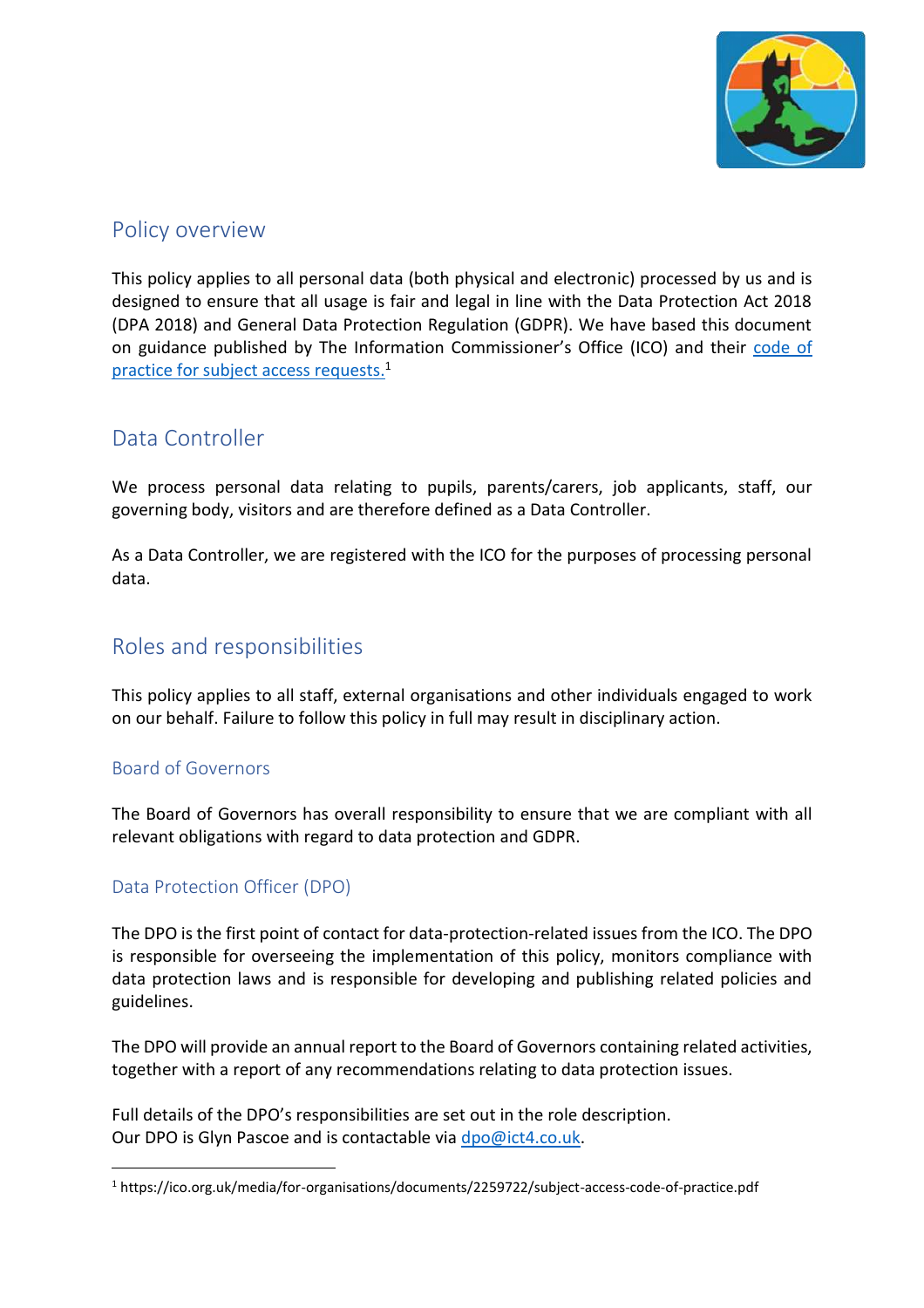

### Head Teacher

The Head Teacher acts as the representative of the Data Controller.

### Data Protection Representatives (DPRs)

Our school has a Data Protection Representative who works closely with the DPO. The DPR is the first point of contact for individuals whose data the school processes. Below is the name of the DPR.

Edna Smith esmith@marazion.cornwall.sch.uk

Full details of the DPR responsibilities are set out in the role description.

### Staff

Staff are responsible for:

- collecting, storing and processing data in accordance with this policy;
- informing the school of any changes to their personal data;
- contacting the DPO if they:
	- o have any questions about the operation of this policy, data protection law, retaining personal data or keeping personal data secure.
	- o have any concerns that this policy is not being followed.
	- o are unsure whether or not they have a lawful basis to use personal data in a particular way.
	- $\circ$  need to rely on or capture consent, draft a privacy notice, deal with data protection rights invoked by an individual, or transfer personal data outside the European Economic Area.
	- o feel there has been a data breach.
	- $\circ$  are engaging in a new activity that may affect the privacy rights of individuals.
	- o need help with any contracts or sharing personal data with third parties.

### Data protection principles

GDPR principles state that personal data must be:

- processed lawfully, fairly and in a transparent manner.
- collected for specified, explicit and legitimate purposes.
- adequate, relevant and limited to what is necessary to fulfil the purposes for which it is processed.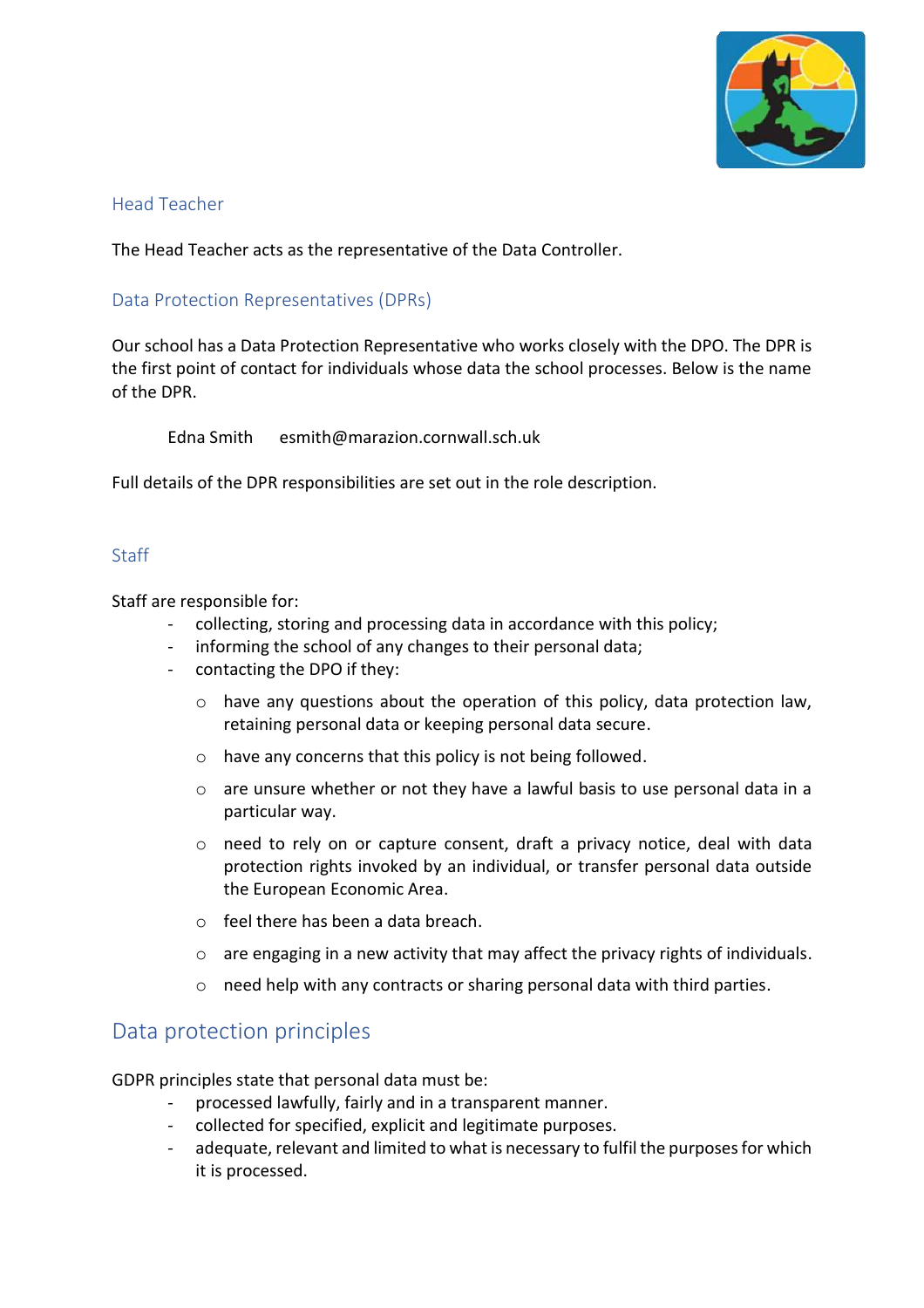

- accurate and kept up to date where necessary.
- kept for no longer than is necessary for the purpose for which it is being processed.
- processed in a way that ensures it is appropriately secure.

## Collecting personal data

### Lawfulness, fairness and transparency

By law, there are six legal reasons to process personal data, we will only process personal data under one of these lawful bases:

- To fulfil a contract
- To comply with a legal obligation
- To protect the vital interests of an individual
- To perform a task in the public interest
- To act in the legitimate interests of the organisation
- Where an individual has freely given clear consent

In addition to the above, some of the data we collect is classified as meeting one or more of the special category conditions set out in the GDPR and the Data Protection Act 2018.

We only process special category data when we have both a lawful basis and one of the below conditions for processing as set out in data protection law:

- Explicit consent has been obtained
- Protecting an individual's vital interests in emergency cases where you are physically or legally incapable of giving consent
- The data has already been made public by you
- Processing for legal claims
- Processing it for substantial public interest as defined in legislations
- Processing for health or social care purposes, and the processing is done by or under the direction of a health or social work professional or by another person obliged to confidentially under law
- Processing for public health reasons, and the processing is done by or under the direction of a health professional or by another person obliged to confidentially under law
- Processing for archiving purposes, scientific or historical research purposes or for statistical purposes and the processing is in the public interest.
- Performing an obligation or right in relation to employment, social security or social protection law

Criminal offence data is only processed when we have both a lawful basis and one of the below conditions for processing as set out in data protection law:

• Consent has been obtained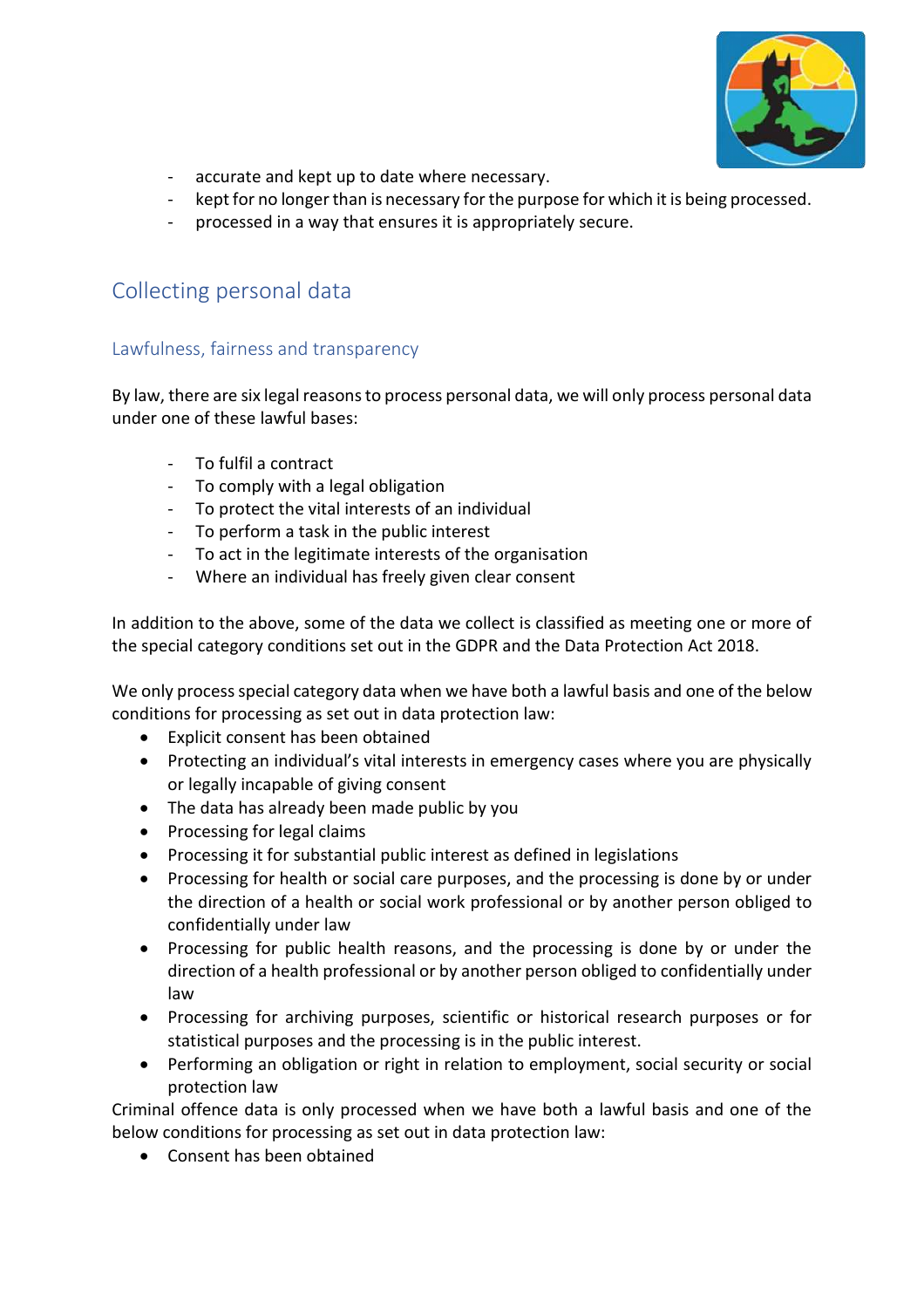

- Protecting an individual's vital interests in emergency cases where you are physically or legally incapable of giving consent
- The data has already been made public by you
- Processing it for or in connection with legal proceedings, to obtain legal advice or exercise or defence of establishment legal rights
- Processing for reasons of substantial public interest as defined in legislation

### Limitation, minimisation and accuracy

Data is only collected for specified, explicit, legitimate reasons. These reasons will be communicated to the data subject when their data is collected.

Should we wish to use the data for a reason other than that originally given, we will inform the data subject, requesting consent where necessary.

Staff must only process personal data in order to discharge their duties as part of their role and must ensure that data is deleted or anonymised when it is no longer needed. This will be performed in accordance with the Information and Records Management Society's 'Toolkit for Schools', 2019 being the latest version at going to print. A copy of which is available [here.](https://irms.org.uk/page/SchoolsToolkit)

# Sharing of personal data

Data may be shared with third parties where:

- the safety of our staff or pupils is at risk.
- we need to liaise with other agencies.
- the third party is a supplier or contractor engaged on behalf of the school to deliver a service. To ensure compliance, we will:
	- agree a 'data sharing agreement' with the third party.
	- seek to appoint contractors who can confirm that they process data in line with data protection law.
	- share only the data that the third party needs to carry out their service.

Data will also be shared with law enforcement, regulatory and government bodies where legal to do so, examples include:

- To aid the prevention or detection of a crime
- To assist with the prosecution of offenders
- In association with the HRMC for the collection of tax
- In connection with any other legal proceedings
- To comply with our safeguarding obligations
- For research or statistical purposes, either as anonymised data or where consent has been provided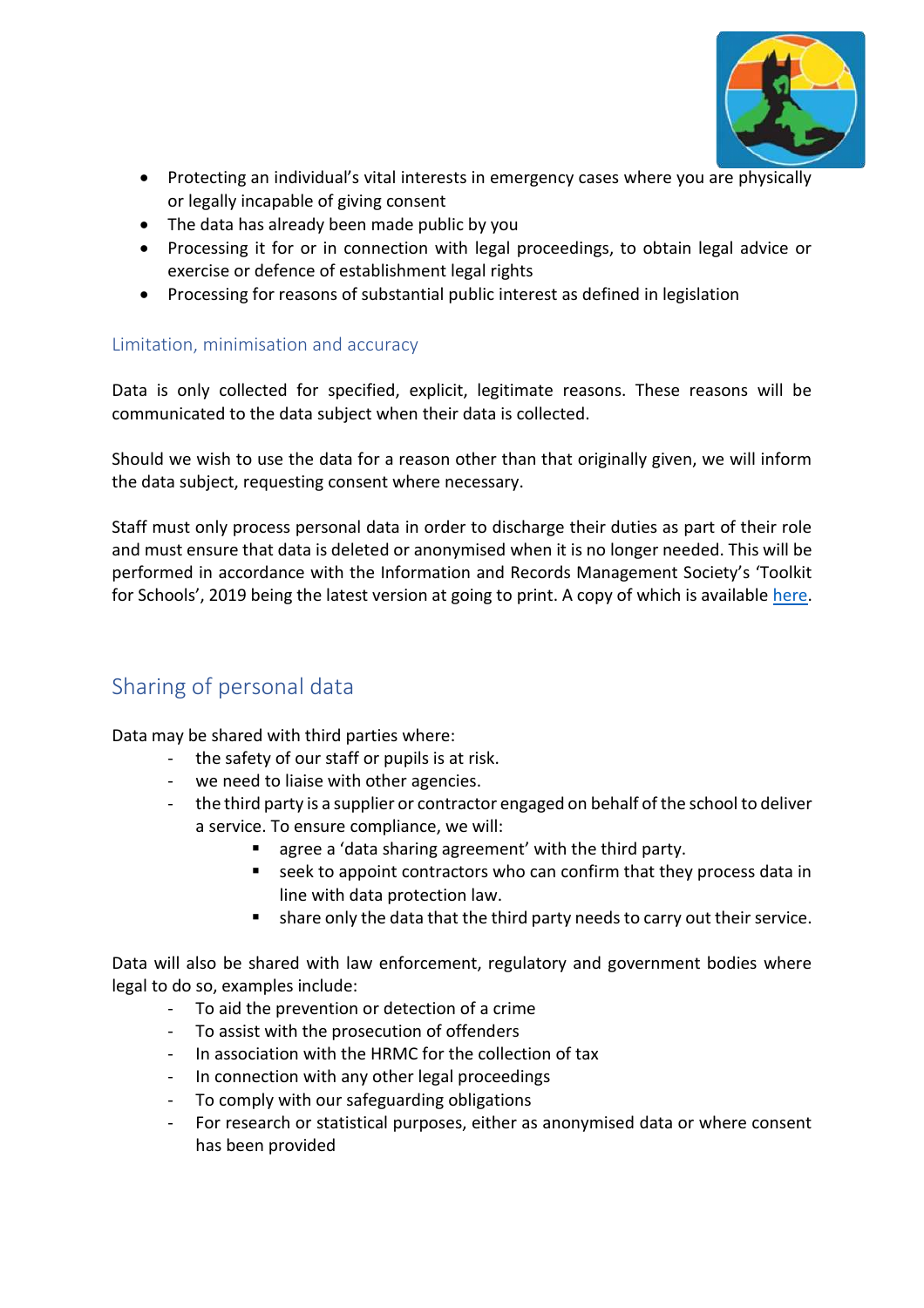

In an emergency situation, personal data may automatically be shared with emergency services and/or related authorities in order to aid them in responding.

Where data is transferred to a territory outside of the European Economic Area, it will be dealt with in accordance with data protection law in the UK.

## Subject access requests and your rights

#### Subject access requests

All individuals can make a 'subject access request' to view a report of the personal information held about them. This may include:

- A statement confirming whether their data is being processed
- A copy of the data held about them
- An outline of the purposes given for holding/processing the data
- The categories of the data held
- Confirmation of whom the data has been shared with, or may be in the future
- The criteria given for governing how long the data is held for (retention policy)
- The source of the data if gathered from a source other than the data subject
- Whether any automated decision-making has been applied to the data and the consequences of that this might have for the individual
- The safeguards in place if the data is being transferred internationally

#### Submitting a subject access request

A subject access request must be submitted in writing, either by letter or email addressed to the Data Protection Representative, containing:

- The name of the individual
- A correspondence address
- Contact telephone number and email address
- Details of the information being requested

Where a subject access request is received by any other member of staff, it should immediately be forwarded to the Data Protection Representative.

#### Subject access requests for children

Regardless of age, a child's personal data belongs to them and not their parents or carers and consent to submit a subject access request must be gained. However, children aged 12 years and under are considered not mature enough to fully understand the implications and concepts of a subject access request. The pupil's ability to understand their rights will be judged by the school on a case-by-case basis prior to proceeding with the subject access request.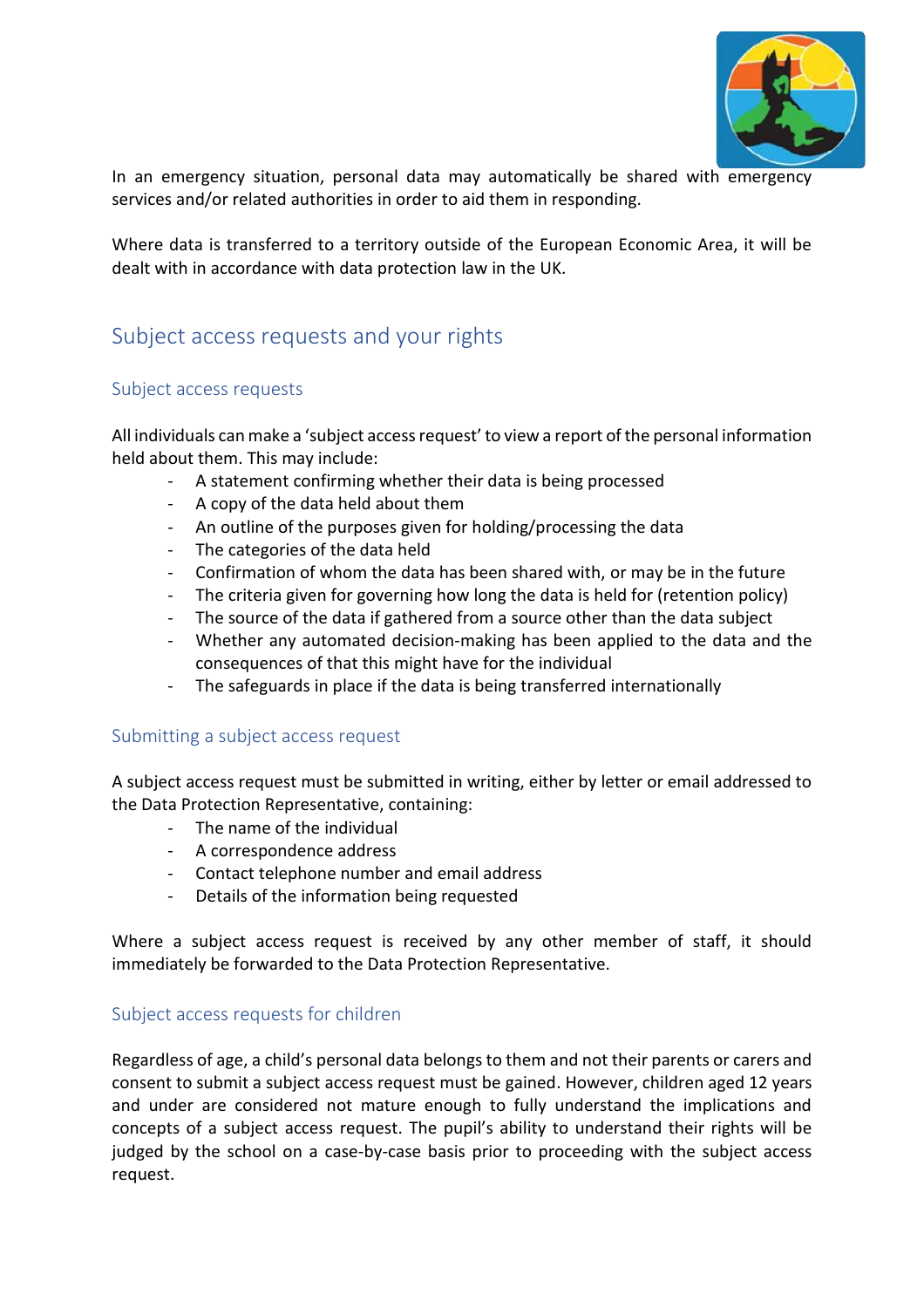

### Responding to a request

In responding to a request, we:

- will ask the individual to provide two forms of identification in person to the related school.
- will respond within one month of passing the verification checks.
- may contact the individual via phone to confirm the subject access request
- will make no charge for providing the information.
- may request an extension of up to a total of three months where the request is complex in nature, informing the individual of why an extension is required. If this is applicable we will inform the individual within one month, and explain why the extension is necessary.

The request may not include specific information or be granted in the following circumstances:

- If the request may result in serious harm to the physical or mental health of the pupil or another individual.
- If the result or the process would reveal that the pupil is at risk of abuse or has been abused, where the disclosure of this information would not be in the pupil's best interests.
- If the data is contained in adoption or parental order records.
- If the data is provided to a court in legal proceedings related to the pupil concerned.
- If the data is part of sensitive documentation including aspects such as immigration, crime, legal proceedings, negotiations, confidential references or exam results.
- If the data contains other identifiable data subjects that cannot easily be redacted or anonymised.

A reasonable fee may be charged where a request is considered excessive or unfounded and we may refuse to action it. A request is considered excessive and/or unfounded where it contains a repeat of information already supplied.

#### Refusing a request

Where a request is refused, we will inform the individual of the reasons and that they have the right to complain to the ICO. They will also be informed they can seek to enforce their subject access rights through the courts.

#### Other data protection rights

Individuals have the right to receive information when we are collecting data relating to how we plan to use and process it. Individuals also have the right to: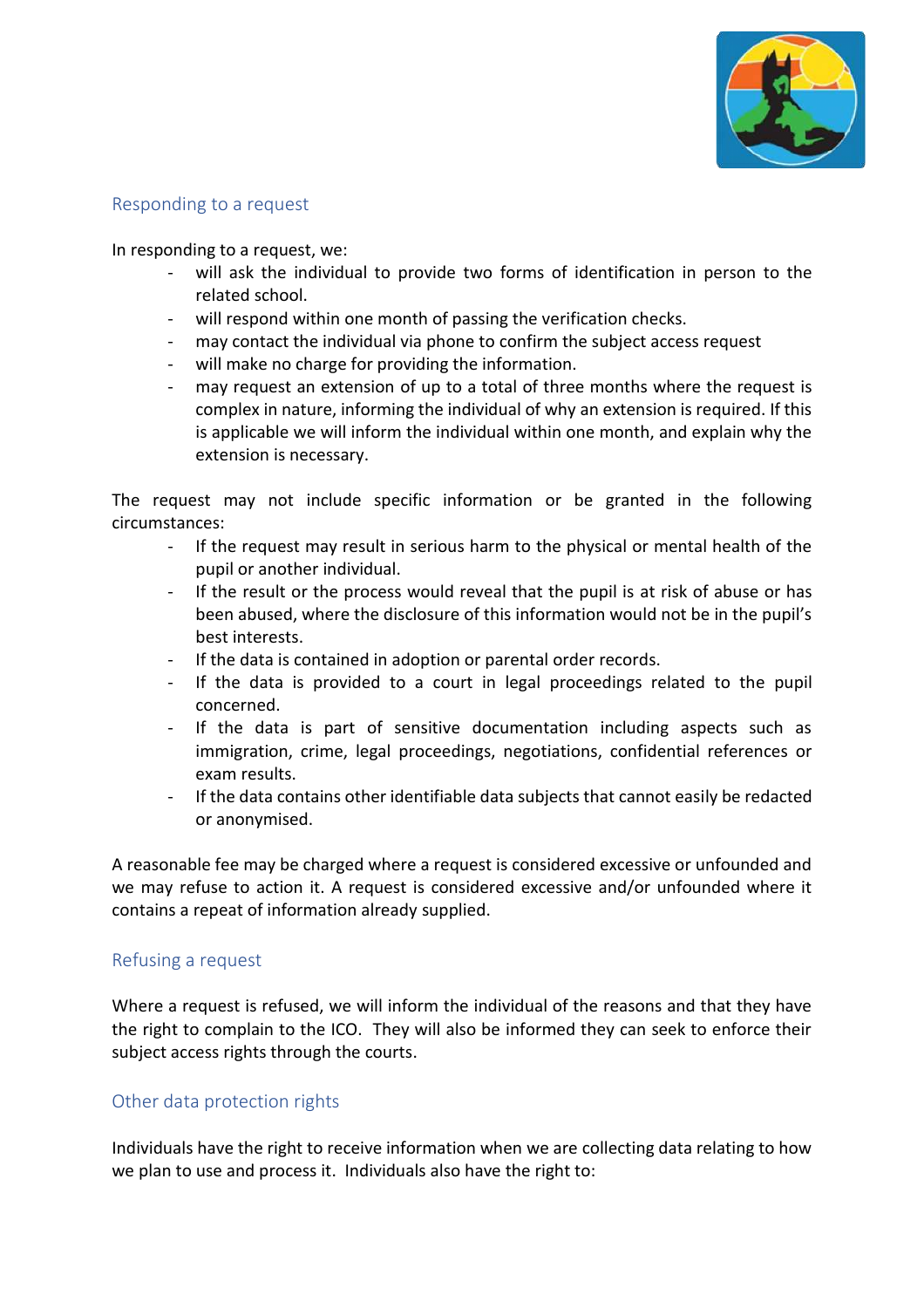

- Withdraw consent to processing at any time
- Asking to rectify, delete or restrict processing of their personal data or object to the processing (in certain circumstances)
- Prevent the use of personal data for direct marketing purposes
- Challenge the definition of 'public interest' as a basis for processing data
- Challenge decisions based purely on automated decision-making (by computer system)
- Be notified should a data breach occur (in certain circumstances)
- File a complaint with the ICO
- Ask for their personal data to be transferred to a third party in a structured, commonly used and machine-readable format (in certain circumstances)

Individuals must submit any request relating to the above directly to the DPR who will liaise with the DPO in order to respond.

## Educational record

Parents/carers with parental responsibility have a legal right to free access to their child's educational record, which typically includes the most information about a pupil. This can be provided within 15 school days following receipt of a written request.

### **CCTV**

 $\overline{a}$ 

CCTV is in use around our school site to ensure the safety of the site, staff and pupils. The ICO [code of practice](https://ico.org.uk/media/1542/cctv-code-of-practice.pdf)<sup>2</sup> states that we must operate within their guidelines for the use of CCTV.

Please note that we do not need to seek individuals' permission to use CCTV but we will make available appropriate, prominent signage where recording is taking place.

# Photographs and video

Photographs and videos are often recorded, and consent obtained where this is to be used for marketing and promotional materials. We will communicate how the photograph or video will be used, including in some of the potential scenarios below:

- Within the school notice boards, magazines, newsletters
- Online on school blogs, websites or social media
- Outside of school for marketing campaigns, newspapers and other related publications

<sup>2</sup> https://ico.org.uk/media/1542/cctv-code-of-practice.pdf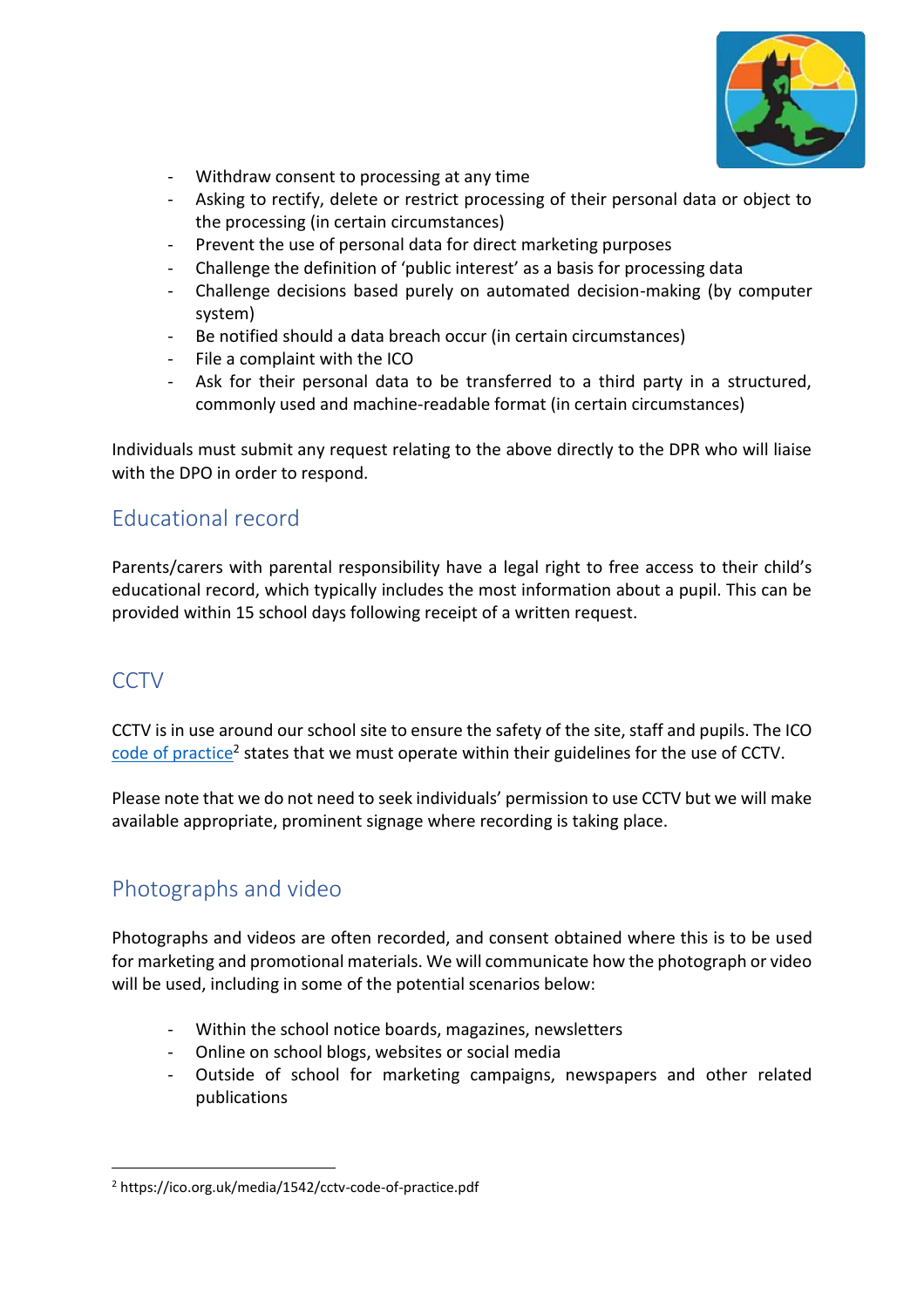

Should consent be withdraw, we will delete the photograph/video and will not distribute further.

If photographs/media of our pupils are used, they will not be accompanied by any other information, ensuring that pupils cannot be identified.

Photographs and videos taken by parents / carers at school events for their own personal use are not covered by data protection legislation. We will ask that if these images / videos contain pictures of other pupils that they are not shared publicly on social media or other online services for safeguarding reasons. Parents / carers can seek consent from the other parents / carers to use the images / videos on social media.

Our self-published Child Protection (CP) Policy, Photography Policy and Safeguarding Policy contain further information relating to the use and control of photographs/videos taken and distributed by the school.

## Data protection by design and default

In line with [recommendations from the ICO:](https://ico.org.uk/for-organisations/guide-to-the-general-data-protection-regulation-gdpr/accountability-and-governance/data-protection-by-design-and-default/)<sup>3</sup>

 $\overline{a}$ 

- We consider data protection issues as part of the design and implementation of systems, services, products and business practices.
- We make data protection an essential component of the core functionality of our processing systems and services.
- We anticipate risks and privacy-invasive events before they occur, and take steps to prevent harm to individuals.
- We only process the personal data that we need for our purposes, and we only use the data for those purposes.
- We ensure that personal data is automatically protected in any IT system, service, product, and/or business practice, so that individuals should not have to take any specific action to protect their privacy.
- We provide the identity and contact information of those responsible for data protection within our organisation.
- We adopt a 'plain language' policy for any public documents so that individuals easily understand what we are doing with their personal data.
- We provide individuals with tools so they can determine how we are using their personal data, and whether our policies are being properly enforced.
- We offer strong privacy defaults, user-friendly options and controls, and respect user preferences.
- We only use data processors that provide sufficient guarantees of their technical and organisational measures for data protection by design.

<sup>3</sup> https://ico.org.uk/for-organisations/guide-to-the-general-data-protection-regulation-gdpr/accountabilityand-governance/data-protection-by-design-and-default/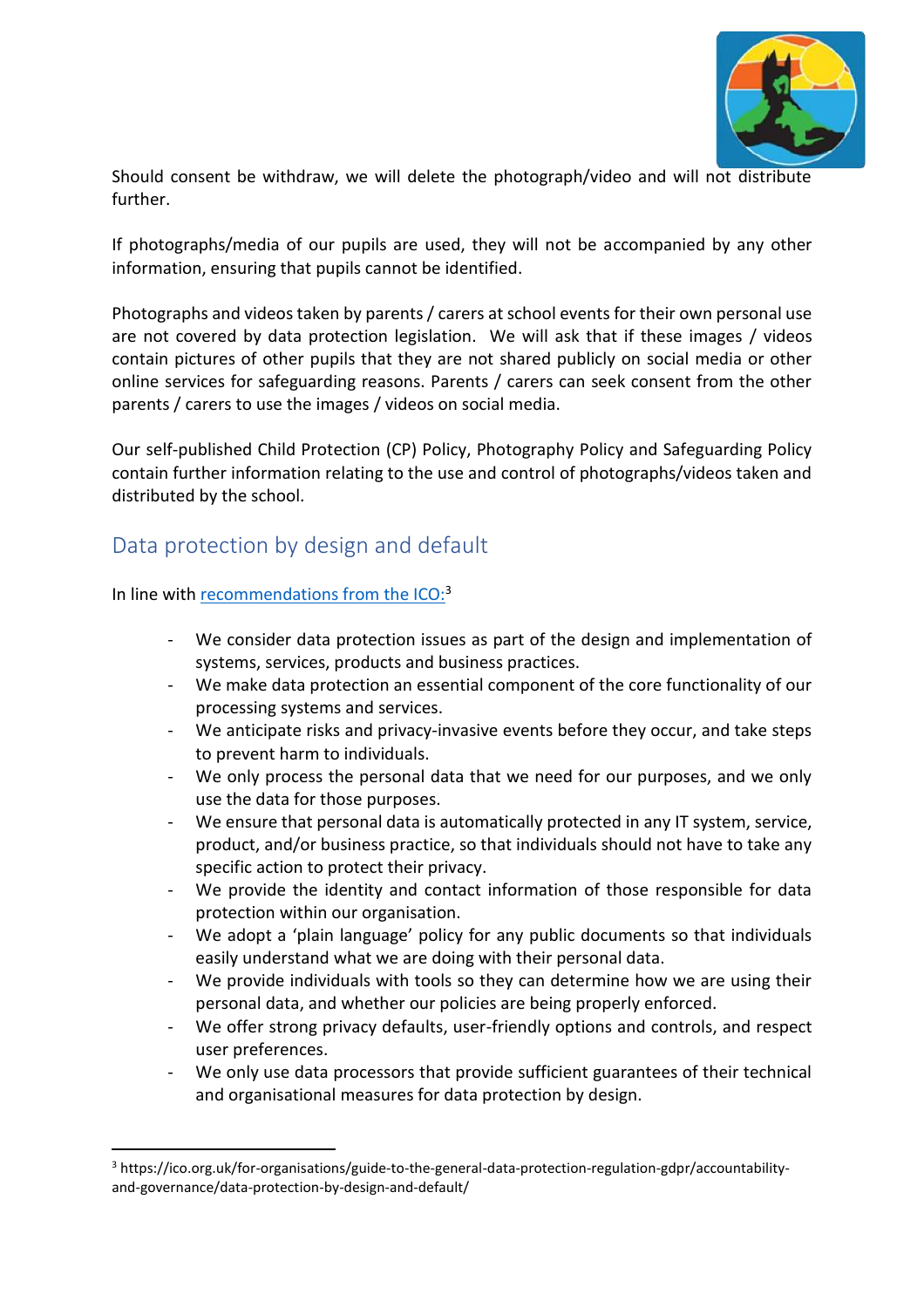

- When we use other systems, services or products in our processing activities, we make sure that we only use those whose designers and manufacturers take data protection issues into account.
- Conducting regular external audits of our processes and procedures.
- Maintaining a data asset log, listing aspect such as type, location, security, retention, shared with to name but a few.
- We use privacy-enhancing technologies (PETs) to assist us in complying with our data protection by design obligations.

# Data security and storage of records

Data will be protected to keep it safe from unauthorised or unlawful access, processing, disclosure or damage.

- Paper-based records will be physically protected and will not be left in communal areas such as classrooms or office desks, pinned to noticeboards or left anywhere where there is general access.
- Electronic devices such as laptops and hard drives will be physically secured when not in use.
- In instances where personal information must be removed from site, data must be signed in/out and the DPR must be made aware.
- To access electronic systems, passwords must be at least eight characters long, containing both letters and numbers.
- Encryption software must be used to protect all portable devices such as laptops and USB devices.
- Two factor authentication will be used where systems allow
- Personal devices should not be used for storing school data.
- Due diligence will be undertaken with third parties where a data sharing agreement must exist.

# Data destruction and disposal of records

Personal identifiable data that is no longer required will be disposed of securely, for example paper-based records will be shredded or incinerated either by us or a third-party engaged on our behalf subject to sufficient guarantees that they comply with data protection laws. Electronic files will be deleted and waste IT hardware securely deposed of by a qualified recycler able to provide a certificate of destruction.

# Data breaches

As a responsible organisation, we will make reasonable endeavours to avoid a data breach.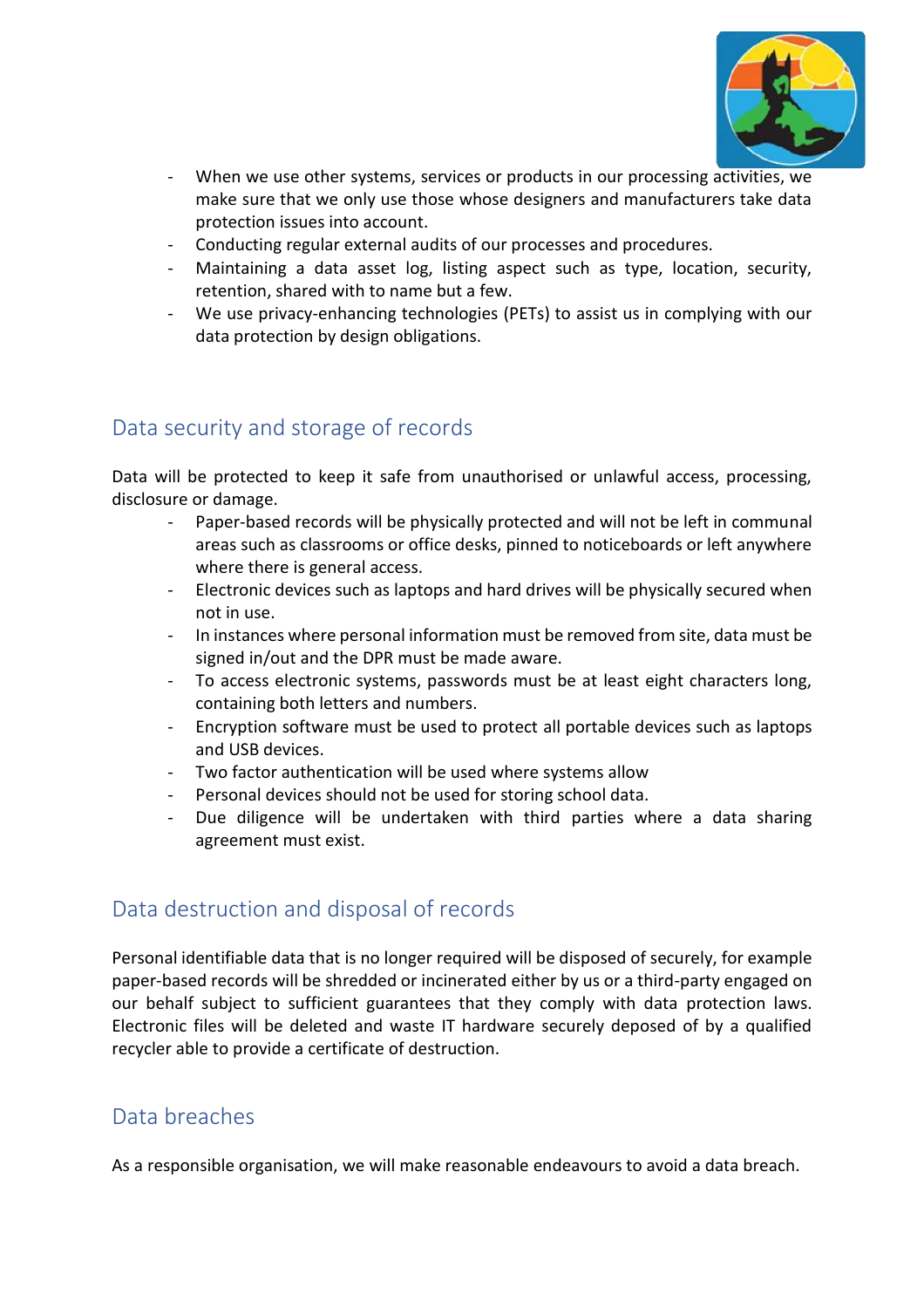

Should a data breach take place, the following process will be followed:

- When a data breach is suspected to have occurred the staff member should immediately notify the DPO by completing the "Form for reporting a data breach" in full providing as much information as possible and email to [DPO@ict4.co.uk](mailto:DPO@ict4.co.uk) and follow this up with a phone call to 01209 311344.
- The DPO will investigate to identify whether there is reasonable likelihood that a breach has occurred, considering whether personal data has been accidentally or unlawfully:
	- stolen
	- lost
	- destroyed
	- amended with approval
	- disclosed or made available to a third party or the public without approval.
- The DPO will take all reasonable actions to contain and reduce the impact of the breach.
- The DPO will assess the potential consequences of the breach and their likely impact.
- The DPO will consider whether the ICO should be notified of the breach, based on whether it is likely to cause any material or non-material damage, or negatively affect a person's rights and freedoms, through:
	- identity theft
	- fraud
	- financial loss or significant economic disadvantage
	- damage to reputation
	- loss of confidentiality
	- discrimination
	- loss of control over their personal data.
- If the decision is taken to notify the ICO, this will be completed by the DPO within 72 hours, outlining:
	- the contact details of the DPO;
	- a description of the breach, including:
		- approximate numbers of the individuals affected,
		- approximate numbers of personal data records included in the breach,
		- likely consequences;
	- details of the actions taken/to be taken to deal with the breach and mitigate the impact on the affected individuals.
	- Should any of the above details not be fully know, the report will be as complete as can be reasonably expected and contain a target date for when the information will be collated together with the reasons for the delay.
- Alerting will take different routes depending on the breach: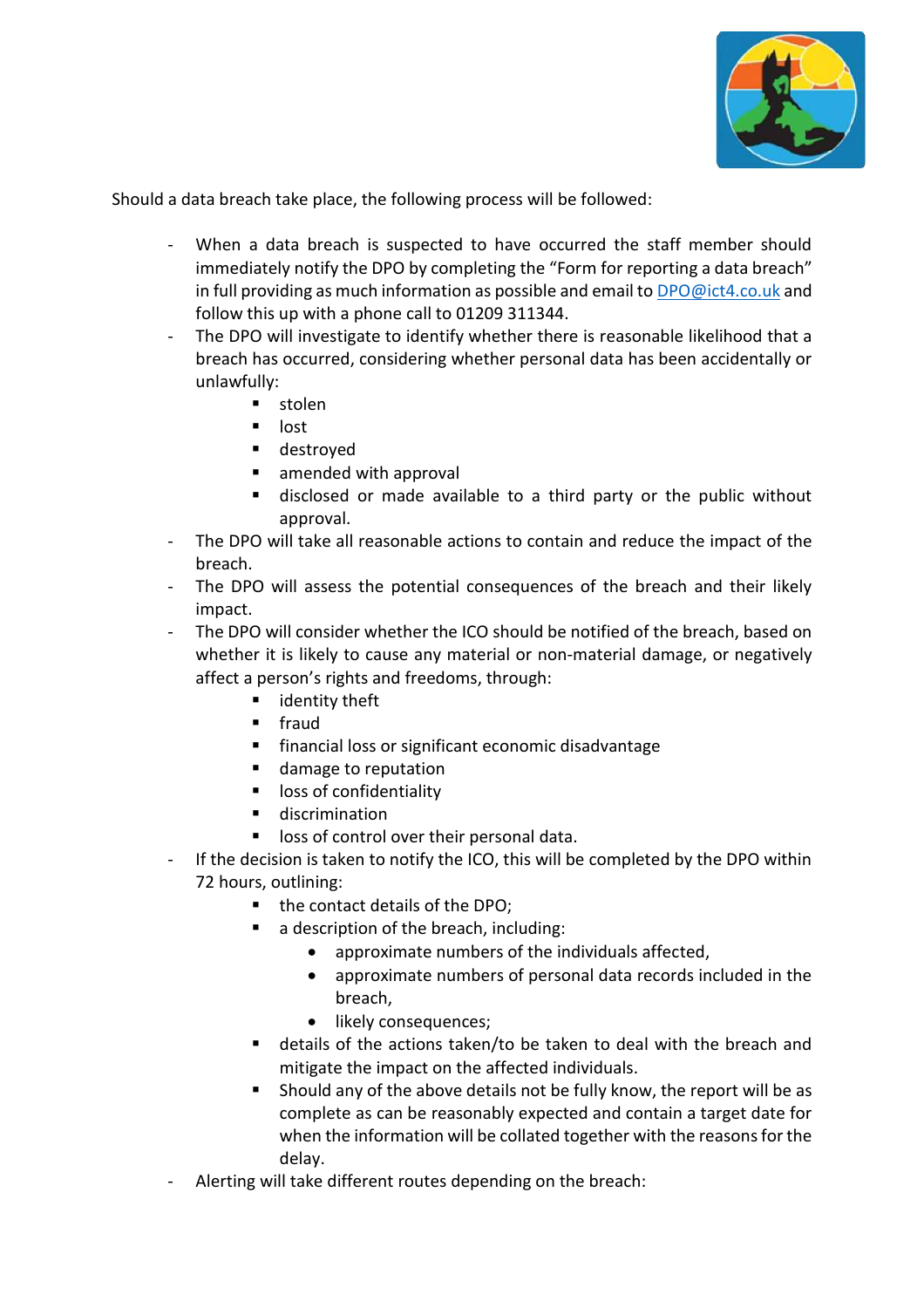

- Notifiable to the ICO:
	- The DPO will alert the DPR and or Head Teacher who will then liaise with the board of governors.
	- If for reasons of conflicts of interest or other maters the DPO has the authority to liaise directly with the Head Teacher / Chair of Governors.
- Not notifiable to the ICO:
	- The DPO will alert the DPR and or Head Teacher
- The DPO will maintain a detailed record of all breaches. This log will contain ICO recorded breaches and non ICO recorded breaches. The Logs and associated files will be securely stored electronically in Microsoft UK Data Centres by the DPO. The log will include:
	- a statement of the facts surrounding the breach;
	- likely cause;
	- likely effects on the individuals concerned;
	- actions, both those already taken and suggested actions for the future to avoid it happening again.
- For breaches where the projected impact is considered to be high, the DPO will arrange to communicate with the individuals affected, setting out:
	- the contact details of the DPO,
	- an overview of the breach and the likely consequences to the individual,
	- details of the efforts already made to mitigate the impact of the breach and their potential effects on the individuals affected.
	- $\blacksquare$  The DPO will liaise and notify with any relevant third parties  $-$  e.g. insurers, financial institutions etc.
	- The DPO will document the breach fully, regardless of whether the breach is declared to the ICO, including:
	- The DPO should meet with the Head Teacher to discuss how to avoid a re-occurrence.

### Example actions to a specific breach

Outlined below is an example of a common data breach along with our templated response and actions. Only to be viewed as a guide, each breach is treated and reviewed on a case by case basis and certain aspects would be complex to document the relevant steps due to the uniqueness of some occurrences.

- 1. Data breach via electronic messaging eg email
	- 1.1. If sensitive information is made available via email, the sender should attempt to recall the email as soon as they are aware of the breach taking place. The action of recalling a message often does not actually remove the email from the recipients' inbox but it is part of the process of quickly alerting the recipients' that there has been an issue.